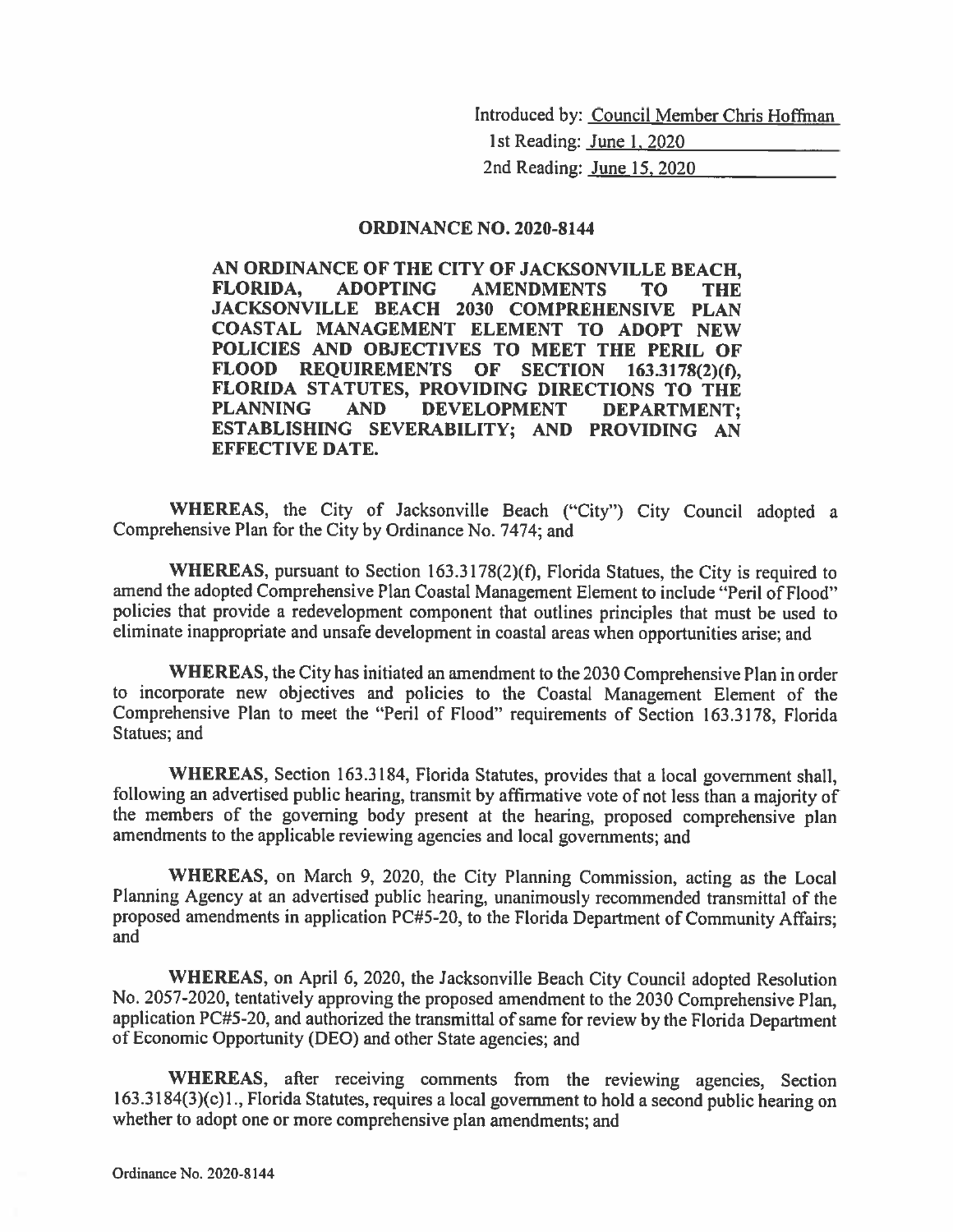WHEREAS, the application has been reviewed and the changes proposed therein are deemed to be consistent with the overall adopted 2030 Comprehensive Plan, and the City has been instructed by the DEO that it may proceed with the adoption of the proposed Comprehensive Plan Text amendments.

NOW, THEREFORE, BE IT RESOLVED BY THE CITY OF JACKSONVILLE **BEACH AS FOLLOWS:** 

**SECTION 1.** That the proposed amendments to the Coastal Management Element of the 2030 Comprehensive Plan, as set forth in "Exhibit A" to this Ordinance, are hereby approved.

SECTION 2. If any provision or portion of this amendment is declared by any court of competent jurisdiction to be void, unconstitutional, or unenforceable, then all remaining provisions or portions of this amendment shall remain in full force and effect.

SECTION 3. The Planning and Development Department is directed to transmit the comprehensive plan amendments as set forth in "Exhibit A", as adopted by City Council, to all necessary and required agencies, in accordance with Florida law.

SECTION 4. This comprehensive plan amendment shall become effective 31 days after the state land planning agency notifies the City that the plan amendment package is complete.

AUTHENTICATED THIS  $\frac{15}{2}$  DAY OF  $\frac{6}{2}$ , 2020.

atham, MAYOR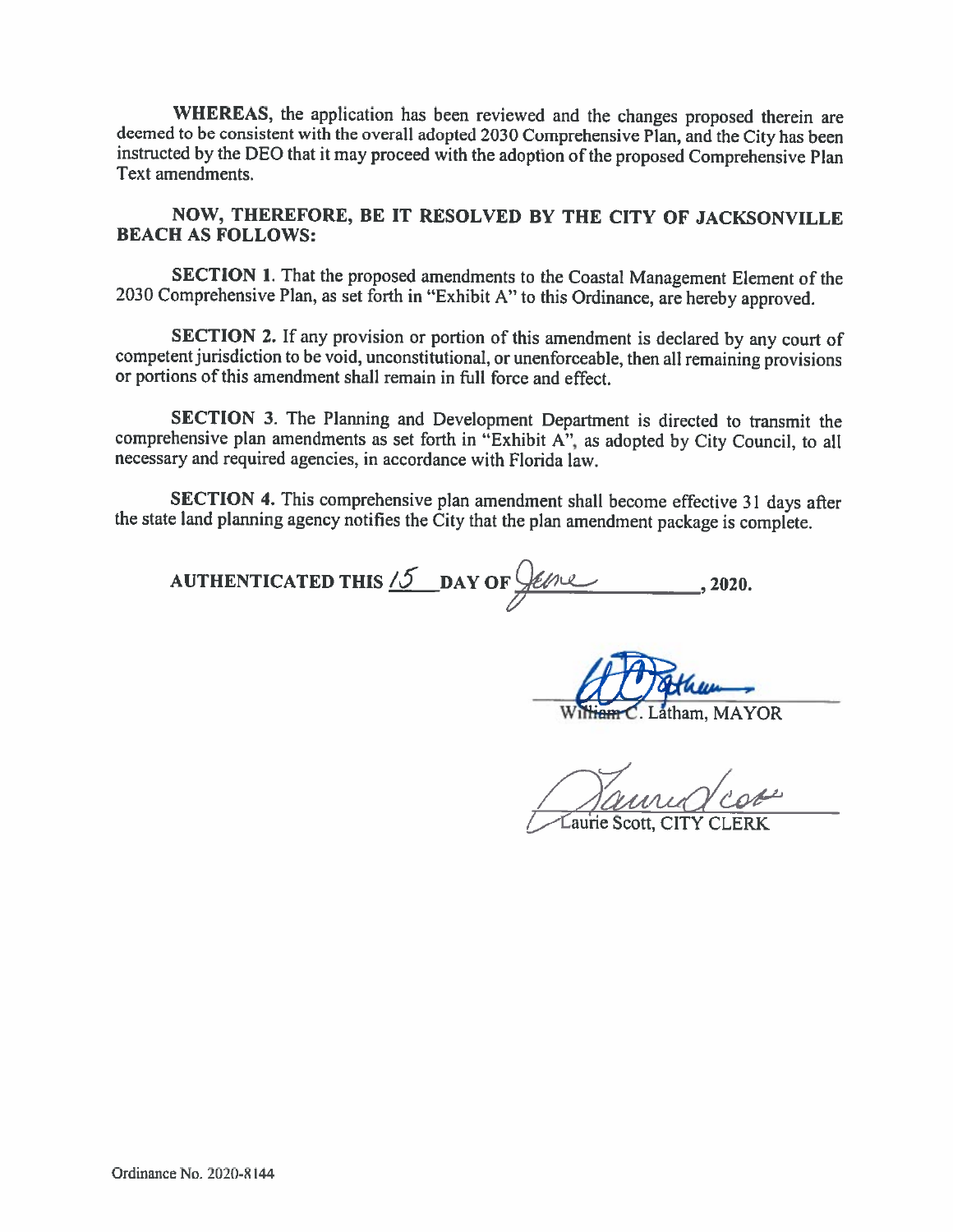# **Draft City of Jacksonville Beach Comprehensive Plan Amendment Responding to Peril of Flood Statutory Requirements (s. 163.3178(2)(f), Florida Statutes)**

#### **Goal CM.3** (existing)

The vulnerability of the people and property of Jacksonville Beach to coastal hazards such as hurricane damage and coastal flooding shall be minimized.

#### **Objective CM 3.4** (proposed)

The City shall adopt and implement policies, regulatory standards, administrative procedures, incentives or other strategies to reduce vulnerability to sea level rise, high-tide events, storm surge, stormwater runoff and flash floods.

#### **Policy CM3.4.1** (proposed)

The City shall consider in all decision-making processes whether the action or decision will increase, reduce or mitigate flood potential from sea level rise, high tide and storm surge, including:

- 1. Comprehensive Plan and Land Development Code amendments. The City shall evaluate its policies and regulations on a periodic basis to consider amendments to reduce and/or mitigate flooding impacts and shall ensure amendments do not increase the extent and depth of flood potential.
- 2. Land use and zoning amendment decisions. Density offsets in the Coastal High Hazard Area shall not result in an increase in density or intensity within areas forecasted to flood due to sea level rise or high tide events forecasted through 2060 based on high risk scenario.
- 3. Subdivision, Planned Unit Development and Site Plan reviews. The City shall ensure all applicable policies and regulations are enforced during development review procedures, shall encourage approaches to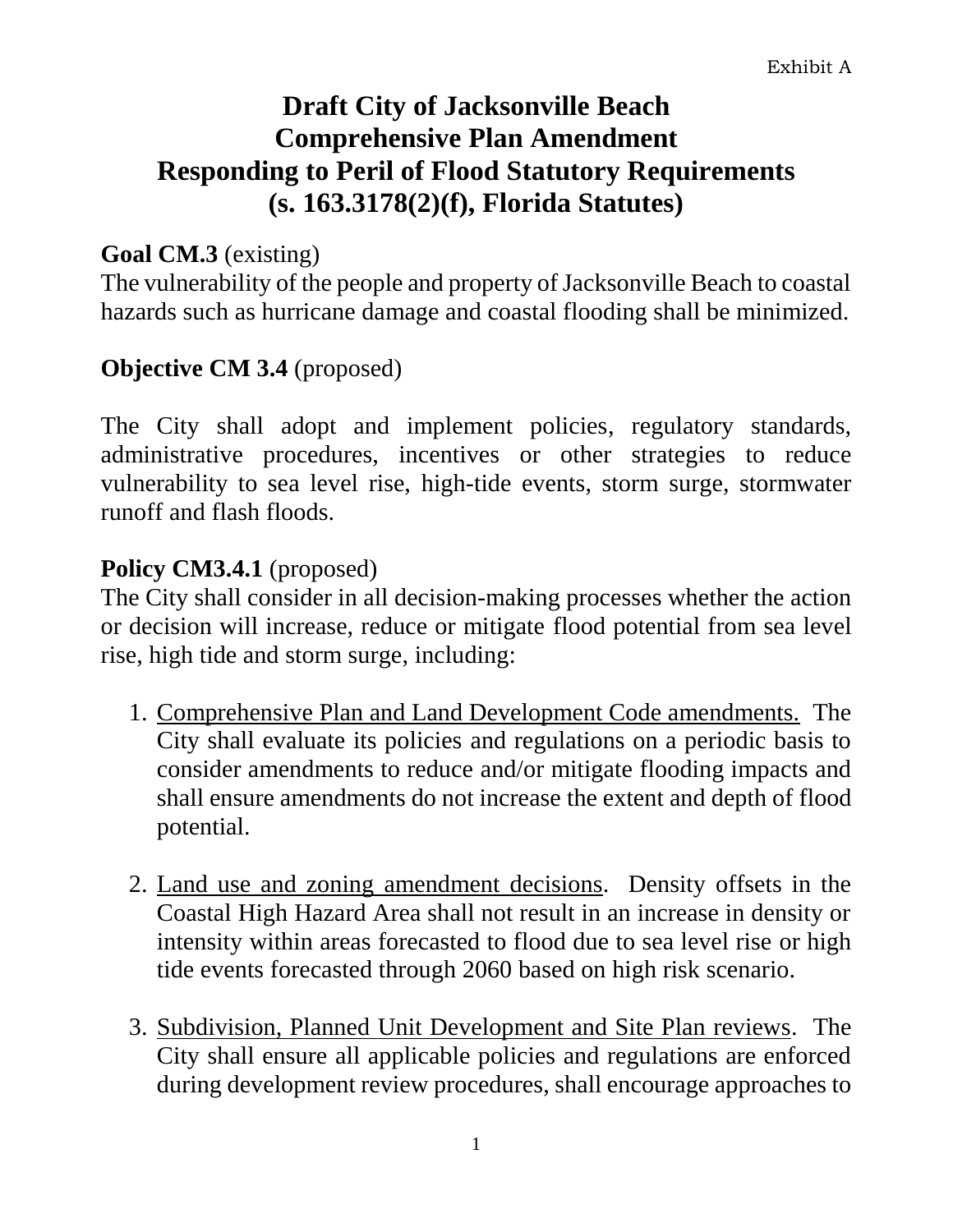reduce and/or mitigate flood impacts, and shall evaluate opportunities for offering incentives for exceeding minimum standards.

- 4. Budgetary Process, Strategic Plans and Departments. The City shall consider opportunities to reduce and/or mitigate flood impacts in preparing its budget, evaluating public projects and determining priorities by Department.
- 5. Infrastructure Improvements. The City shall give high priority to infrastructure improvements and other engineering solutions that will increase public health and safety by improving flood resiliency. The City shall evaluate the use of green infrastructure designs, such as low impact stormwater designs, where deemed feasible and effective.

# **Policy CM3.4.2** (proposed)

The City shall implement the following redevelopment and development principles, strategies and engineering solutions to reduce flood risks from events identified in Objective 3.4 and to reduce the extent of real property and structures located in designated flood zones:

- 1. The City shall evaluate land acquisition opportunities based on the following guiding principles:
	- a. Identify and prioritize sites that are determined most susceptible to flooding based on modeling and/or recorded repetitive structural damage.
	- b. Prioritize sites that maximize public benefits, including shoreline access, recreation, conservation and other objectives of the Comprehensive Plan.
	- c. Reduce acquisition costs by seeking out willing sellers through voluntary land acquisition.
	- d. Coordinate with regional, state and federal agencies and nonprofit programs on funding acquisition priorities.
	- e. Pursue options to aggregate acquisition lands to maximize effectiveness and reduce infrastructure demands.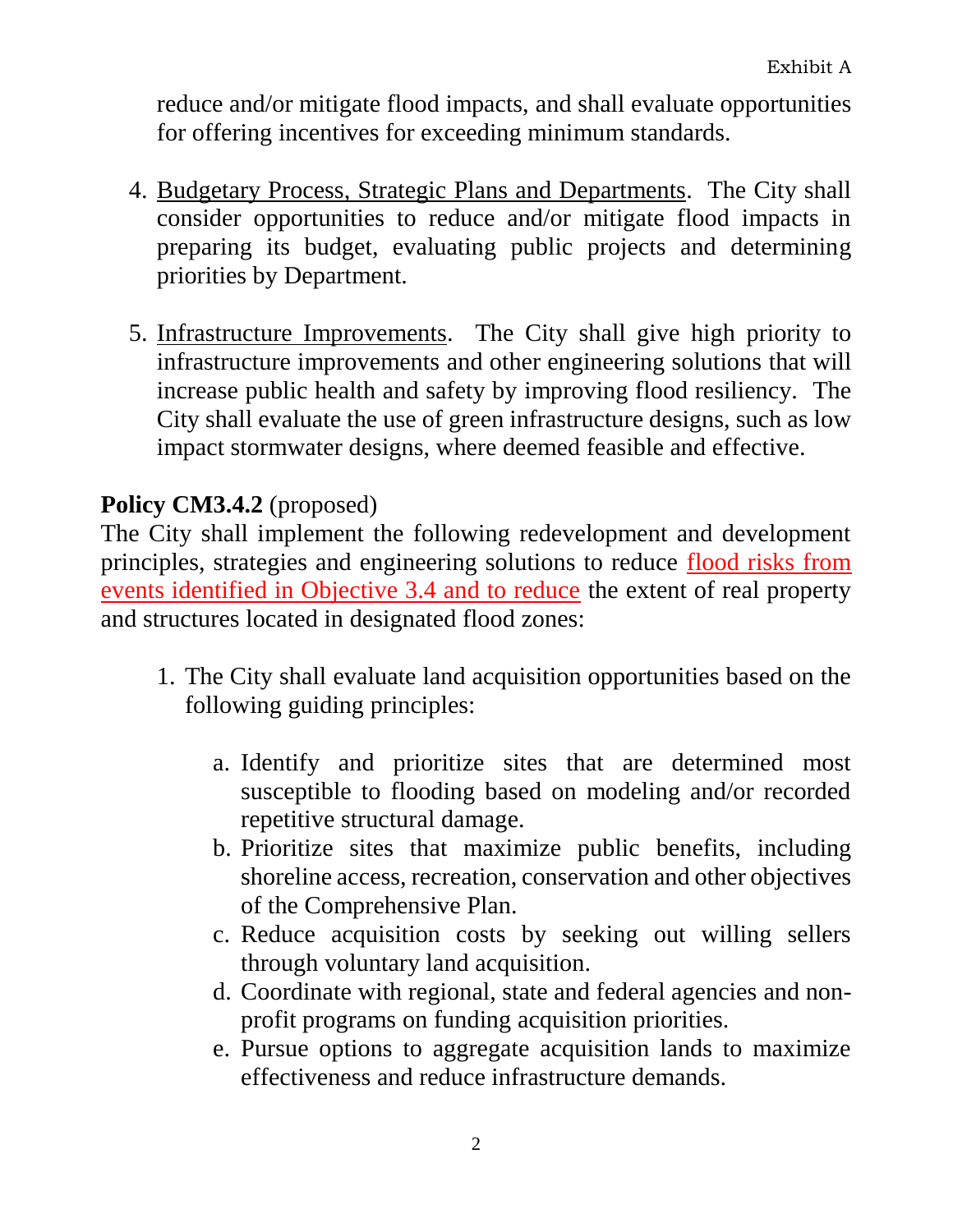- f. Identify properties with higher vulnerability populations such as elderly and low income.
- 2. The City shall identify opportunities to reduce density/intensity of development in flood zones:
	- a. Prioritize potential sites appropriate for less than fee simple purchase of partial development rights following the same principles as for fee simple acquisition.
	- b. Prioritize sites that are suitable for conversion to less susceptible and or lower value land uses (i.e., commercial to light industrial) in conjunction with fee simple purchase of partial development rights.
	- c. Evaluate opportunities for public/private partnerships to implement drainage improvements, selective seawall construction or other engineering solutions in conjunction with reduction of density/intensity.
- 3. The City shall amend its floodplain regulations to require the elevation of new structures and substantially repaired/improved structures located in flood zones to a minimum of 1.5 feet above applicable base flood elevation standards.
- 4. The City shall amend its floodplain regulations to require a cumulative calculation of improvement costs over a two-year period in determining whether improvements result in a substantial improvement to a nonconforming structure below required base floor elevation.
- 5. The City shall limit public expenditures that would facilitate development within areas susceptible to projected flooding from sea level rise through 2060 and high tides, and shall encourage local governments, agencies and service providers to implement the same strategy.
- 6. The City shall ensure that drainage swales, ditches, stormwater retention areas and urban conveyance systems are maintained to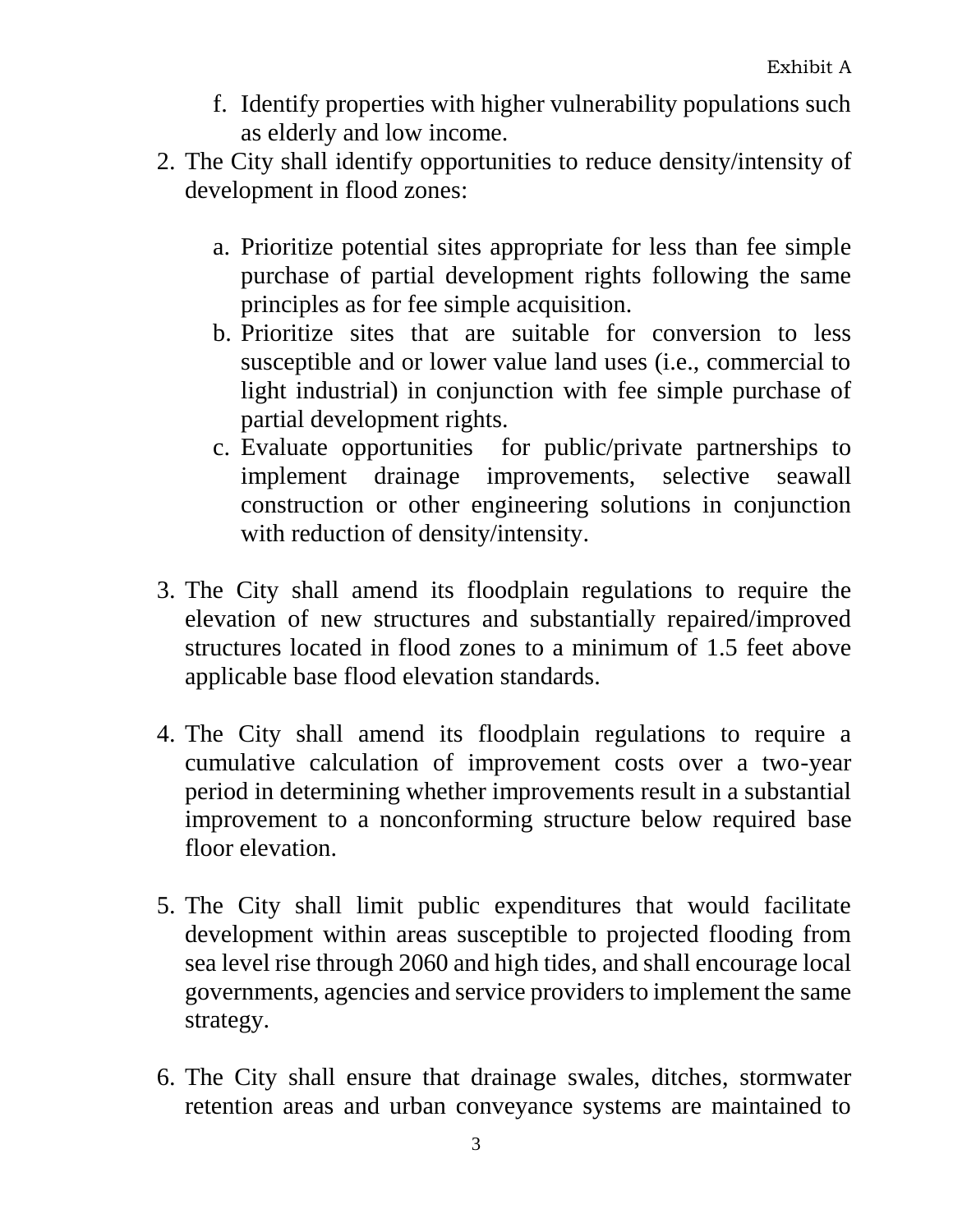achieve maximum design capacity and flow. The City shall conduct periodic inspections of private drainage systems under its regulatory jurisdiction to ensure enforcement of permitting conditions relating to operation and maintenance of drainage systems, and shall encourage the St. Johns Water Management District to conduct inspections for systems under its jurisdiction.

7. The City shall coordinate with the Florida Department of Transportation, Duval County, the Duval County School District and other government agencies that own development sites, control right-of-way or provide services in order to evaluate opportunities for partnering on drainage improvements and to encourage designs that minimize and mitigate flood impacts.

### **Policy CM3.4.3** (proposed)

The City shall evaluate and adopt regulations to require or incentivize the following site development techniques and best management practices to reduce losses due to flooding and resulting insurance claims:

- a. Evaluate the feasibility of adopting more stringent drainage level-ofservice standards as related to duration, frequency and recovery design criteria.
- b. Evaluate the feasibility of revising regulations to reduce the extent of required impervious surfaces, including minimum and maximum offstreet parking ratios, options for compact parking spaces, bicycle storage parking credits, specific shared parking ratios for uses with different peak periods, and use of pervious materials for driveways, parking and sidewalks.
- c. Require shared access points and cross-connections between developments where feasible and where result would reduce impervious surfaces.
- d. Reduce minimum pavement width requirements for curb and gutter roads to 22' plus 1.5' curb and gutter for collector and local roads.